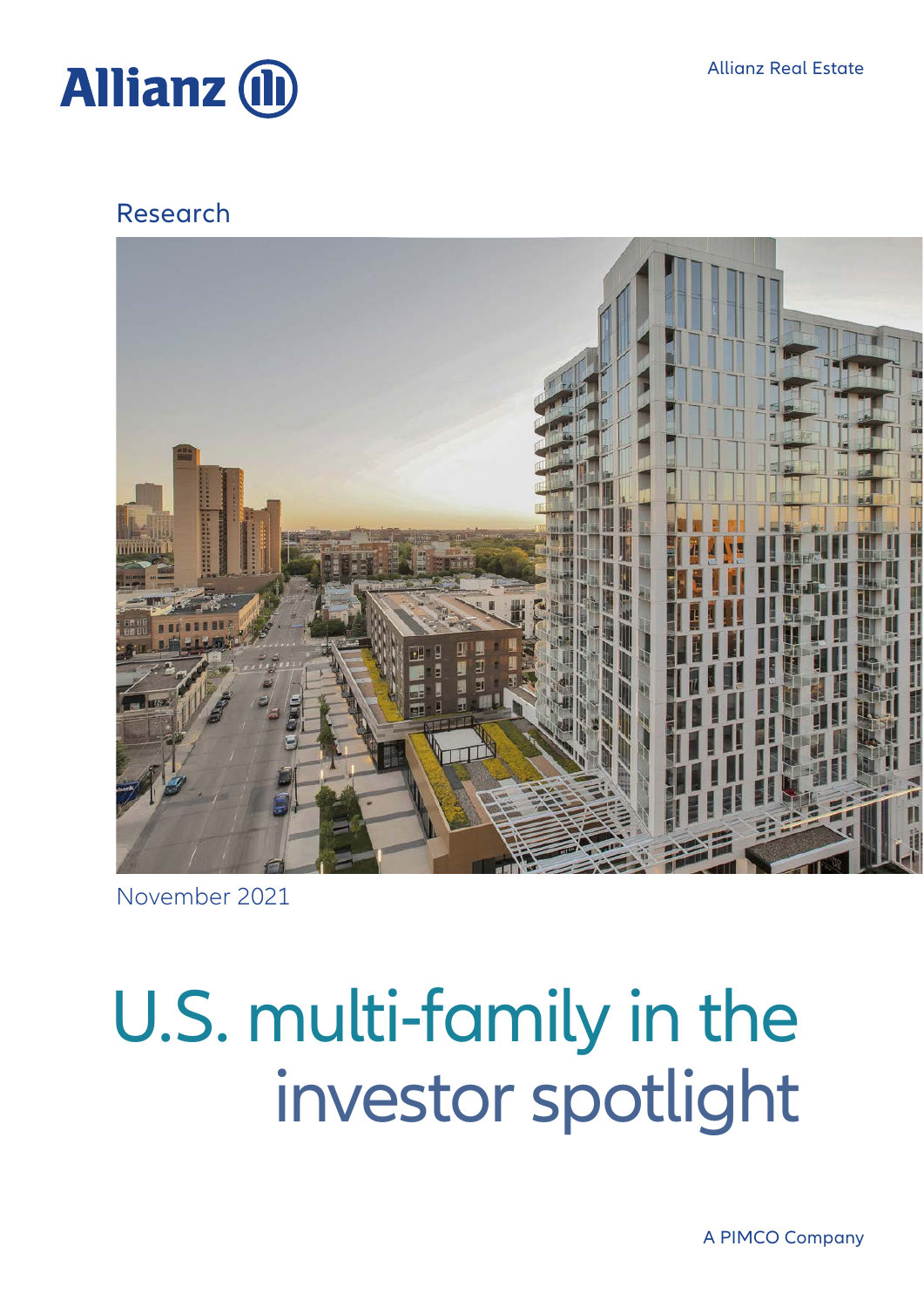# U.S. multi-family: increasing appetite for investment

The U.S. residential rental sector will attract increasing international capital buying into trends accelerated by the pandemic. These include U.S. domestic migration to the Sun Belt and suburbanization within cities. The sector has also retained its inherent strengths: markets are large and liquid, and residential improves institutional portfolios' resilience to volatility and risk-adjusted returns. The latest development in the market is the inclusion of singlefamily rental portfolios. Residential still requires expertise to navigate; the collapse of Zillow's home buying division shows algorithmic approaches are not yet viable.<sup>1</sup>

We expect foreign investment to grow, given the strong trends supporting the sector and the weight of capital looking to enter real estate. Investment in the U.S. multifamily sector in the first half of 2021 was up 64% from the same time last year. Historically, foreign investment into the sector makes up about 10% of total volumes, having grown from USD 866 million in 2009 to USD 12.6 billion in the last 12 months. By comparison, historic foreign investment into the U.S. office sector has been around 20%. Currently, foreign investment into institutional residential has fallen to about 5% this year due to Covid-19.<sup>2</sup>

Rising interest rates are not yet a concern for residential markets. The Federal Reserve has announced recently that it will start tapering its USD 120 billion asset purchase program. The Fed has not yet announced benchmark interest rate rises; however, the central banks of Australia and Canada have. The Bank of England has signaled it will raise interest rates in the "coming months" in response to high inflation but has not yet committed to an increase. These announcements are significant, but they have been well-signaled, and so markets have reacted calmly. Residential markets remain relatively attractive due to a substantial yield spread over real government bonds. This spread is sufficiently wide to absorb increases in real bond yields triggered by the Fed's tapering. Multifamily rental investments may benefit if mortgage rates rise and buying a home becomes less affordable. Annual rent resets in the U.S. multi-family sector help to protect against an inflationary environment, which usually represents the background for interest rate hikes.



<sup>1</sup> https://www.ft.com/content/c4338149-59b3-4a4b-ae19-f9e45ff1a3d2

All information on transaction volumes and foreign investment share is based on RCA data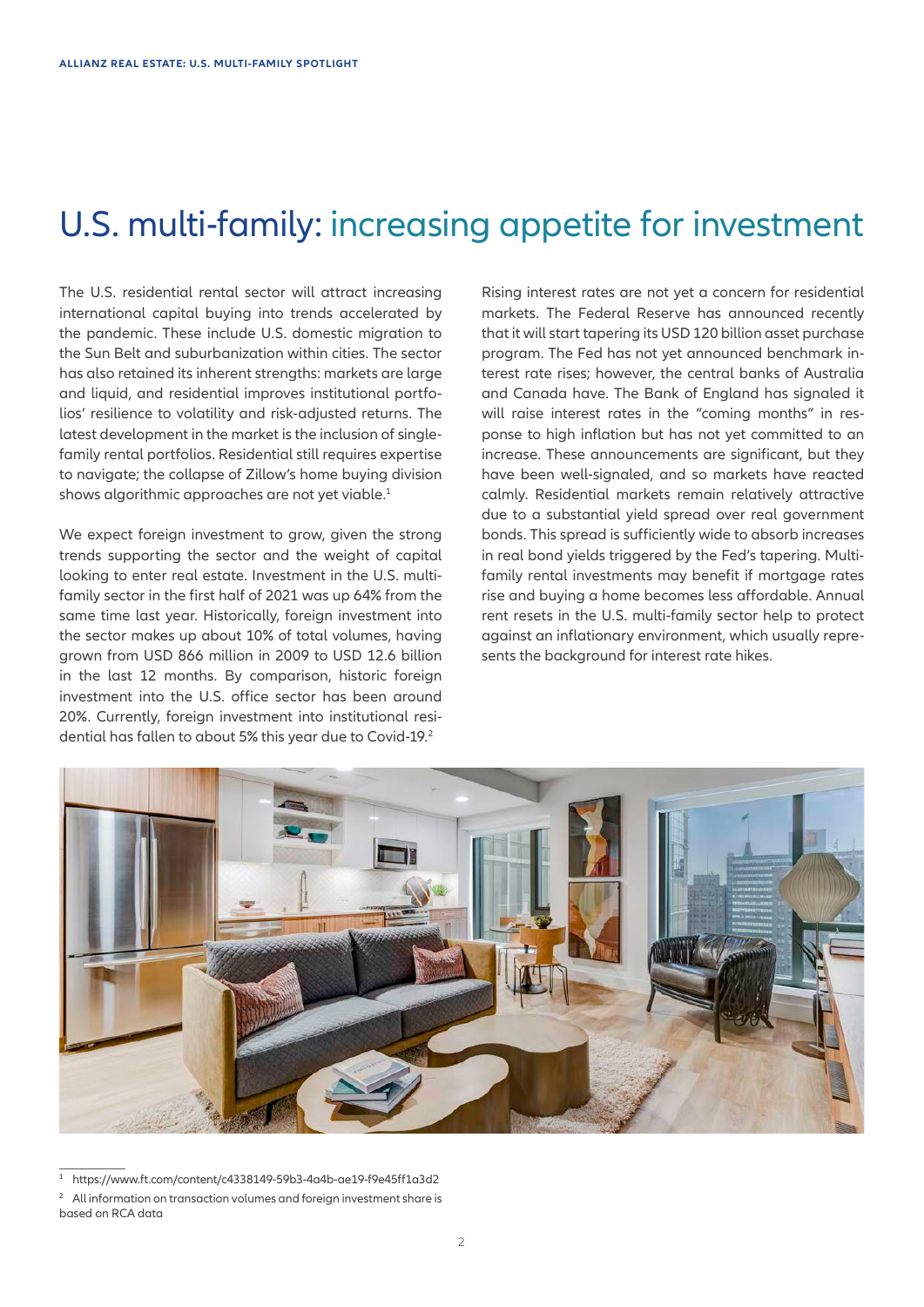### Demand in U.S. Sun Belt and tech cities

U.S. internal migration into the Sun Belt has been a trend since 2015, but this has been accelerated by the pandemic (figure 1). Most companies relied upon extensive home working and are now committing to hybrid working models for the future. Consequently, workers have been able to prioritize the better weather, lower living costs and greater space available in the Sun Belt. Firms are incentivized to follow this talent and the favorable tax environment in these locations. This trend is reflected in investment: Dallas, Atlanta, Phoenix and Austin are amongst the most active markets due to burgeoning multi-family sectors.

All these trends are particularly strong in the tech sector, which remains a key driver of future growth. As a result, new tech hubs such as Austin have exploded in popularity. These cities are now drawing in many young and talented workers (figure 2).



#### Figure 1. **Net migration (thousands)**



Source: Oxford Economics, Allianz Real Estate Research (September 2021)



### Figure 2. Millennial population change in large tech talent markets<sup>2</sup> **(2015–2019)**

Source: Allianz Real Estate Research based on CBRE: Scoring Tech Talent (2021)

<sup>2</sup> Large tech talent market per CBRE definition refers to markets with >50k tech labour pool. Millennials aged 23-38. Metro names and values for millennial population growth of more than 10% <sup>1</sup> Net migration on the chart in thousands. Percentage values next to grey markers refer to 2015-2019 average migration as a share of metro population.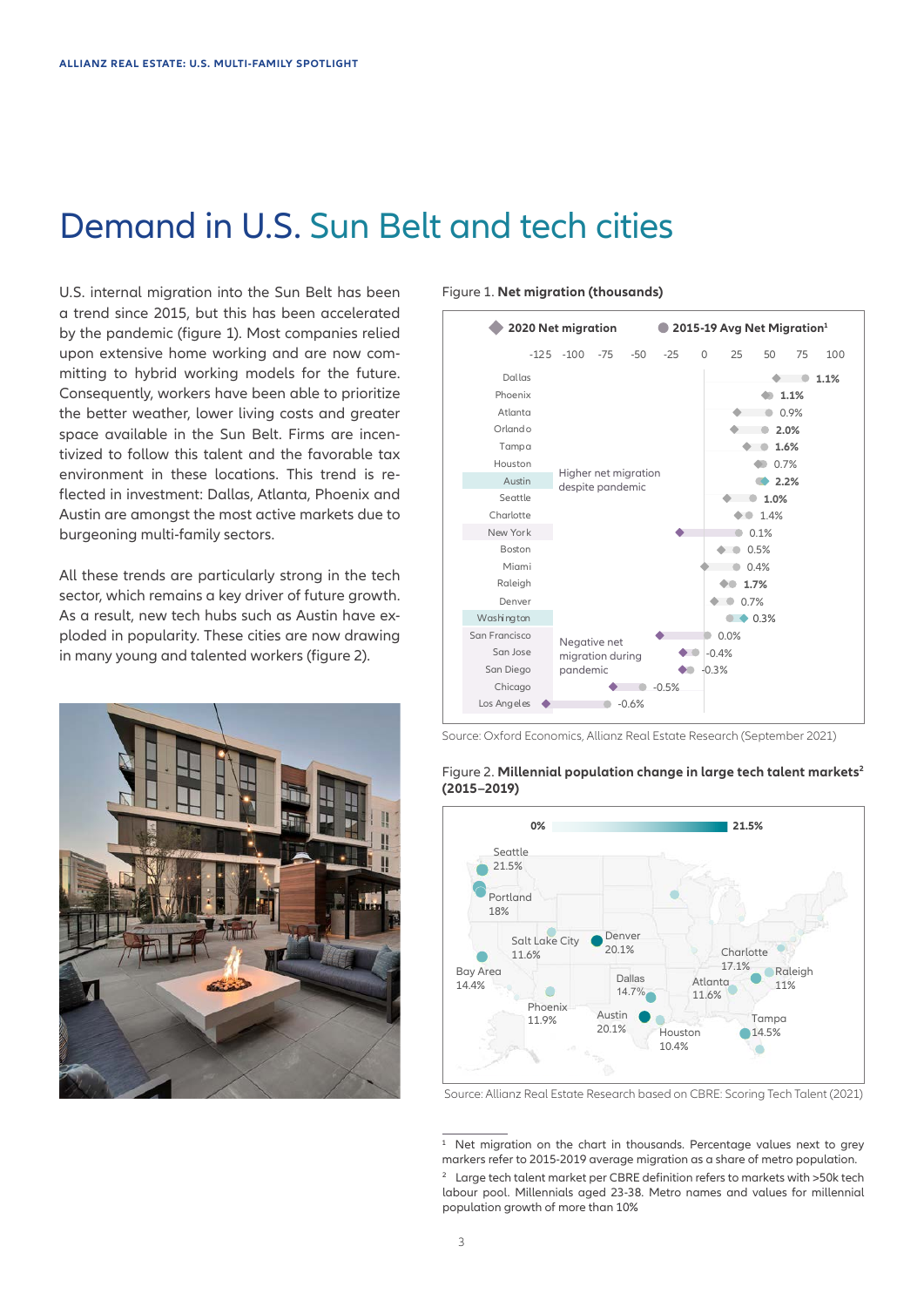The cities with the highest tech sector employment concentration (figure 3) are San Jose (27.6%), Seattle (25.1%) and San Francisco (17.5%). As more mobile and wealthy millennials move to these cities, they will generate demand for high-quality residential properties.

Big coastal cities like Los Angeles, San Jose and New York have seen outward migration, but these cities still have fundamental advantages. The Oxford Economics city strength index shows this clearly (figure 4). San Jose scores highest of all U.S. 400 metros ranked. Its only nontop score is quality of life, which is held back by high cost of living. Los Angeles ranks first among all metros for quality of life, scoring highly with regard to cultural and natural amenities. Big coastal cities' strengths will allow them to refill as the economy normalizes, revitalizing residential demand.

#### Figure 3. **Office employment growth (2022–2031)**



Source: Oxford Economics, Allianz Real Estate Research (September 2021)

| <b>Rank</b><br>(out of 30 major metros) | City                 | <b>City Strength</b> | <b>Economics</b> | <b>Human Capital</b><br>Rank (out of 382 metros) | <b>Quality of Life</b> |
|-----------------------------------------|----------------------|----------------------|------------------|--------------------------------------------------|------------------------|
| 1                                       | San Jose             | $\mathbf{1}$         | $\mathbf{1}$     | $\mathbf{1}$                                     | 79                     |
| $\overline{2}$                          | <b>San Francisco</b> | $\overline{2}$       | $\overline{3}$   | $\overline{2}$                                   | $\overline{3}$         |
| 3                                       | Seattle              | 3                    | $\overline{4}$   | 5                                                | 41                     |
| 4                                       | <b>Los Angeles</b>   | $\overline{4}$       | 19               | 21                                               | $\mathbf{1}$           |
| 5                                       | New York             | 6                    | 12               | 11                                               | $\overline{4}$         |
| 6                                       | Austin               | $\overline{7}$       | 6                | $\overline{4}$                                   | 159                    |
| $\overline{7}$                          | Boston               | 8                    | 17               | $\boldsymbol{8}$                                 | 13                     |
| 8                                       | Washington           | 10                   | 15               | 3                                                | 111                    |
| 9                                       | San Diego            | 11                   | 20               | 16                                               | 15                     |
| 10                                      | Raleigh              | 14                   | 8                | 9                                                | 198                    |
| 11                                      | Denver               | 15                   | 14               | 14                                               | 61                     |
| 12                                      | Houston              | 18                   | 16               | $\overline{7}$                                   | 182                    |
| 13                                      | Orlando              | 19                   | 51               | 30                                               | $\overline{7}$         |
| 14                                      | <b>Dallas</b>        | 21                   | 13               | 12                                               | 207                    |
| 15                                      | Phoenix              | 22                   | 26               | 37                                               | 32                     |
| 16                                      | Portland             | 23                   | 25               | 28                                               | 50                     |
| 17                                      | Charlotte            | 38                   | 30               | 22                                               | 146                    |
| 18                                      | Miami                | 39                   | 71               | 20                                               | 66                     |
| 19                                      | Atlanta              | 43                   | 28               | 18                                               | 273                    |
| 20                                      | Baltimore            | 53                   | 45               | 43                                               | 124                    |
| 21                                      | Philadelphia         | 61                   | 63               | 71                                               | 76                     |
| 22                                      | Tampa                | 66                   | 66               | 84                                               | 69                     |
| 23                                      | Minneapolis          | 68                   | 59               | 25                                               | 244                    |
| 24                                      | Chicago              | 71                   | 98               | 67                                               | 90                     |
| 25                                      | Columbus             | 86                   | 86               | 39                                               | 253                    |
| 26                                      | Cincinnati           | 111                  | 132              | 115                                              | 110                    |
| 27                                      | Pittsburgh           | 113                  | 147              | 213                                              | 28                     |
| 28                                      | <b>Kansas City</b>   | 142                  | 100              | 93                                               | 318                    |
| 29                                      | Detroit              | 189                  | 185              | 123                                              | 276                    |
| 30                                      | St. Louis            | 193                  | 192              | 176                                              | 221                    |

### Figure 4. **Oxford Economics City Strength Index**

Source: Oxford Economics (September 2021)

High ranking Low ranking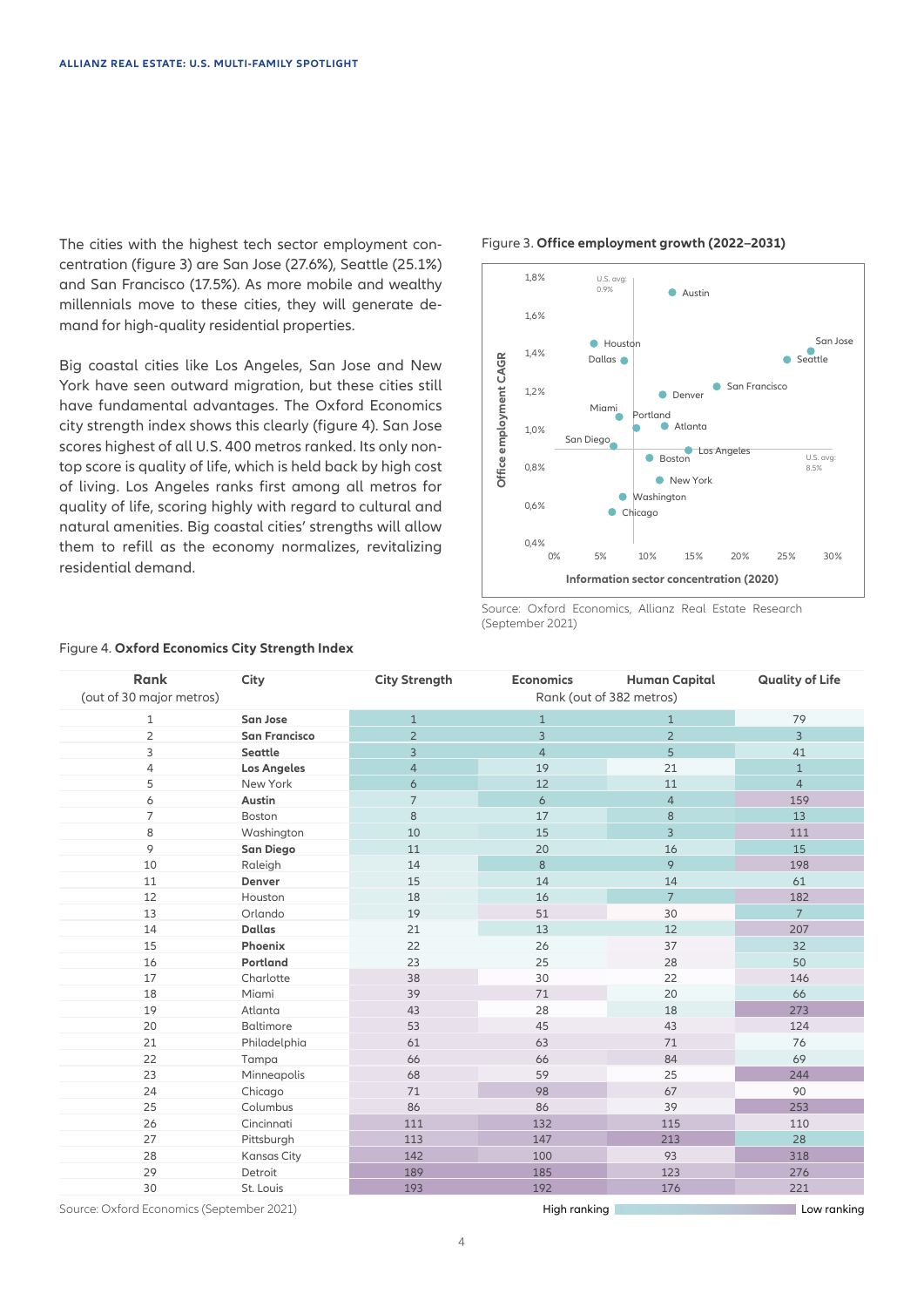### Suburbanization

Within cities, workers moving out to the suburbs is another trend that has accelerated during the pandemic. This shares many of the drivers behind Sun Belt migration. Easy access to offices is now less important, whereas the greater space and lower costs of suburbs are more attractive than ever. The other major driver is demographics: the pandemic came just as the bulk of the affluent millennial cohort has reached prime family formation age.<sup>1</sup> These new families need more space that may only be available further out in cities (figure 5).

These factors are generating increased demand for single-family rental houses, which are mostly found in suburban locations. Recent deals within the single-family rental space include Blackstone's acquisition of Home Partners of America for USD 6 billion. Home Partners owns over 17,000 houses that it rents out to tenants who are given an option to buy them eventually. Goldman Sachs has also invested GBP 200 million into buying new market rent homes from Urban & Civic, a U.K. developer. This follows a similar GBP 150 million acquisition earlier this year of 918 units from Gatehouse Bank.

Allianz Real Estate has expanded its presence in the sector with a USD 300 million investment into one of the world's largest private single-family rental vehicles, the Upward America Venture. Alongside several large institutional co-investors, this venture is positioned to acquire more than USD 4 billion of new single-family homes in strategic locations across the U.S.

### Figure 5. **New York metro population by age cohorts (thousands)**



Source: CBRE: Covid-19 Impact on Resident Migration Patterns (2021)

<sup>1</sup> CBRE: Covid-19 Impact on Resident Migration Patterns (2021)

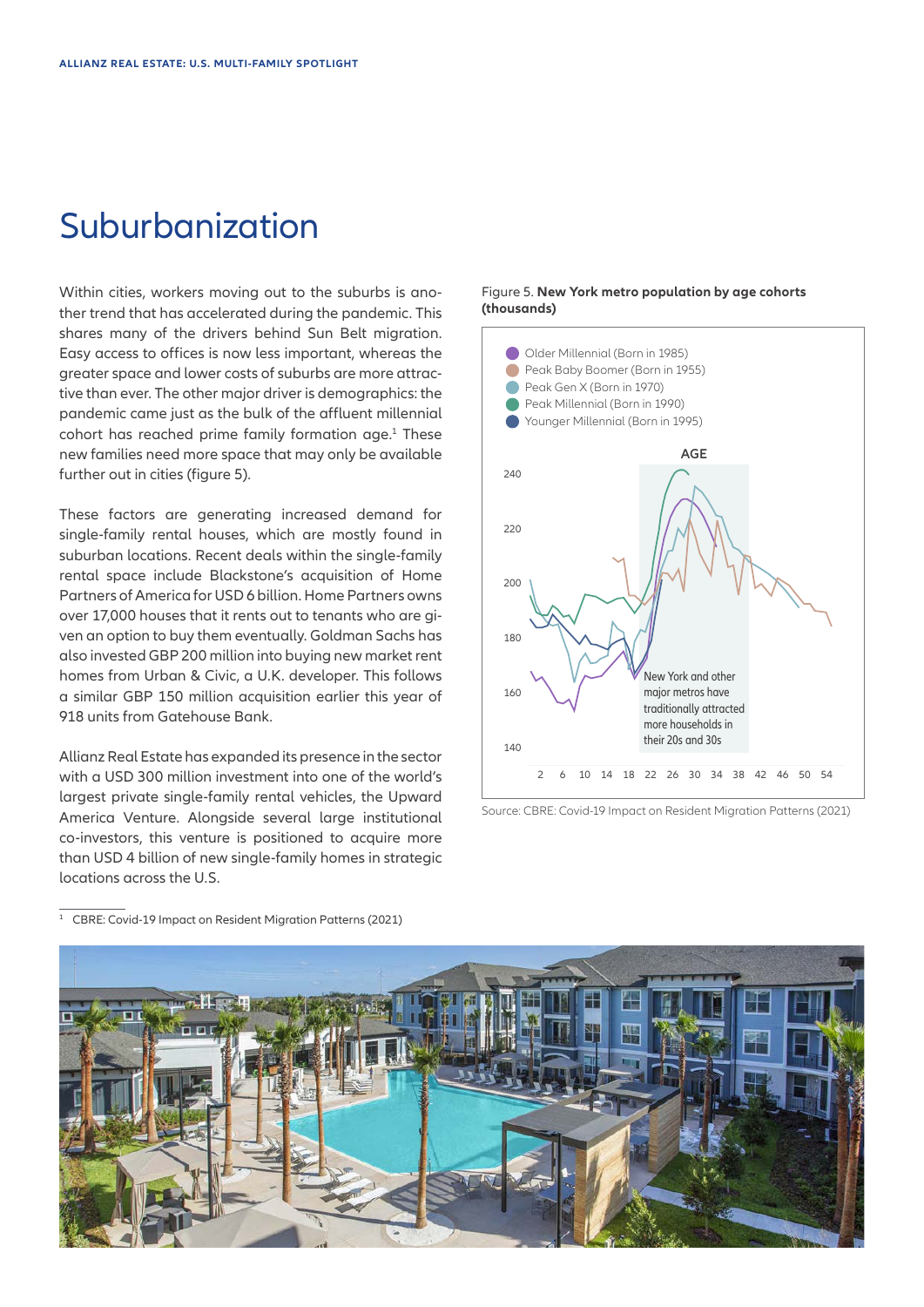### Diversification and risk-adjusted returns

The U.S. multi-family market makes up 73.3% of the global market of institutional grade residential stock. The market has been larger than the U.S. office market since Q2 2017, and the gap has rapidly expanded in 2021. Europe's multifamily sector has grown consistently since 2009, with transaction volumes in YTD 2021 65% higher than 2016. Asia Pacific's market remains relatively small; however, Japan is an exception with the 3<sup>rd</sup> largest residential market after the U.S. and the U.K. As markets have grown, they have also become more institutionalized, which has further improved liquidity.

The pandemic has clearly demonstrated the diversification benefits of multi-family. People need to live in residential property, such that demand is less susceptible to downturns. Cash flows proved resilient during the pandemic as household incomes benefited from furlough and government support schemes. Key risks are therefore more related to government regulation or politics rather than macroeconomic dynamics. For example, enough inflation may lead to governments imposing rent controls.



Figure 6. **Transaction volumes H1 2021**











Source: Real Capital Analytics (Q2 2021)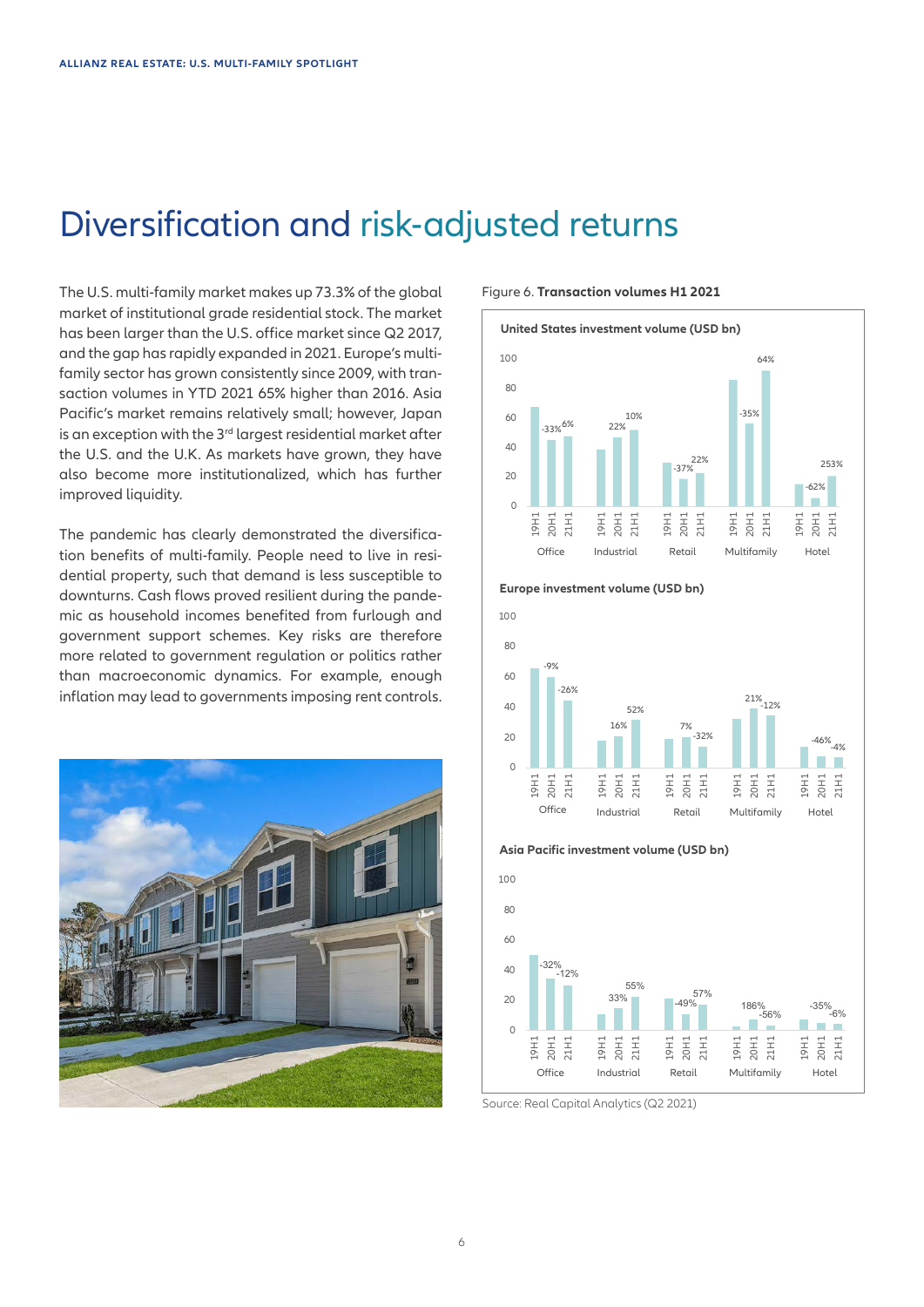Alongside diversification benefits, residential investments enhance overall portfolio risk-adjusted returns by reducing the volatility of income streams to the portfolio.<sup>1</sup> Although residential total returns can be volatile as capital values change, income streams nearly always remain stable (figures 7 and 8). Throughout the pandemic, rent collections held at or just below historic norms (U.S. ~93% in Dec '20, German/U.K. PRS ≥95% as per Oct '20), despite growing unemployment levels.<sup>2</sup>

For further exposition on the returns offered by U.S. multi-family compared to other U.S. asset classes, please see our PIMCO colleagues' paper: *Commercial Real Estate Fundamentals After the COVID-19 Outbreak: Surprisingly Attractive.*



#### Figure 8. **MSCI income returns residential 2010–2019 (%,pa)**

Source: MSCI (direct property indices, February 2021)

### **Finland**  $\blacksquare$ **France** Germany  $\bigcirc$  U.K. Sweden 20 **Austria** Japan 18 **Netherlands** 16 14 12 10 8 6 4 2  $\Omega$ 2010 2011 2012 2013 2014 2015 2016 2017 2018 2019

Figure 7. **MSCI total returns residential 2010–2019 (%,pa)**

Source: MSCI (direct property indices, February 2021) Source: Green Street (February 2021)

<sup>1</sup> Risk-adjusted returns are defined as total annual returns divided by volatility of total returns. Figure 8 is based on MSCI direct property index total returns for 2011-2019 for all markets except Singapore (based on JLL prime total returns) and U.S. (Costar all-star definition).

<sup>2</sup> JLL Global Real Estate Perspective (February 2021 p36), GreenStreet (October 2020), Inrev (June 2021).

### Figure 9. **US market rent growth by sector (%,pa)**

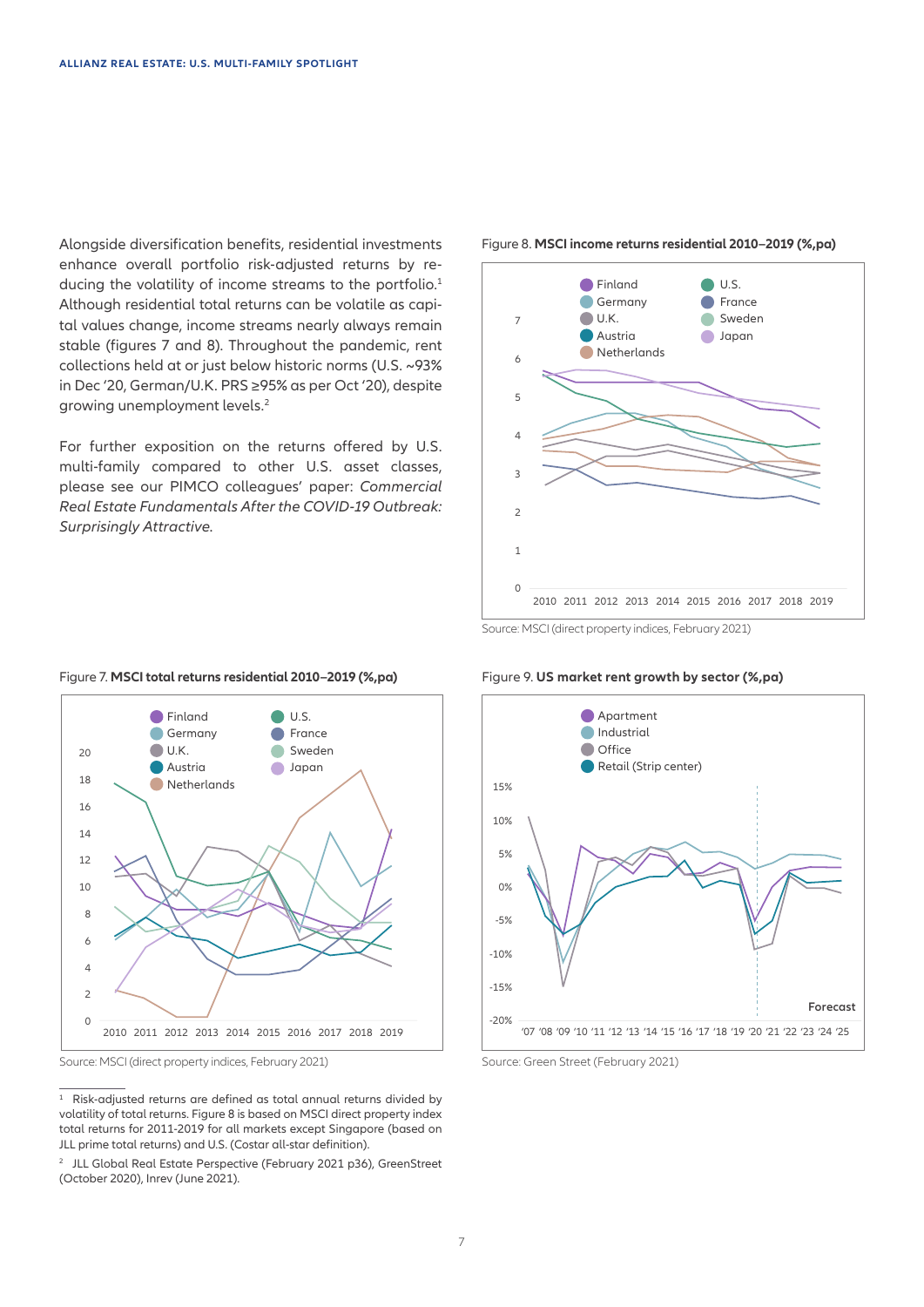## **Conclusion**

The demand outlook for the residential sector remains strong; high investor appetites reflect healthy fundamentals. The U.S. residential market should be attractive to international investors due to the current regulatory environment and high transparency. Pent-up demand and the millennial family boom give the market solid foundations. Within the U.S., Sun Belt metros and suburban locations are benefitting from widespread remote working. A supply-demand mismatch further bolsters the positive outlook for single-family rental markets, and urban coastal markets and tech cities will continue to generate growth and higher paying jobs.